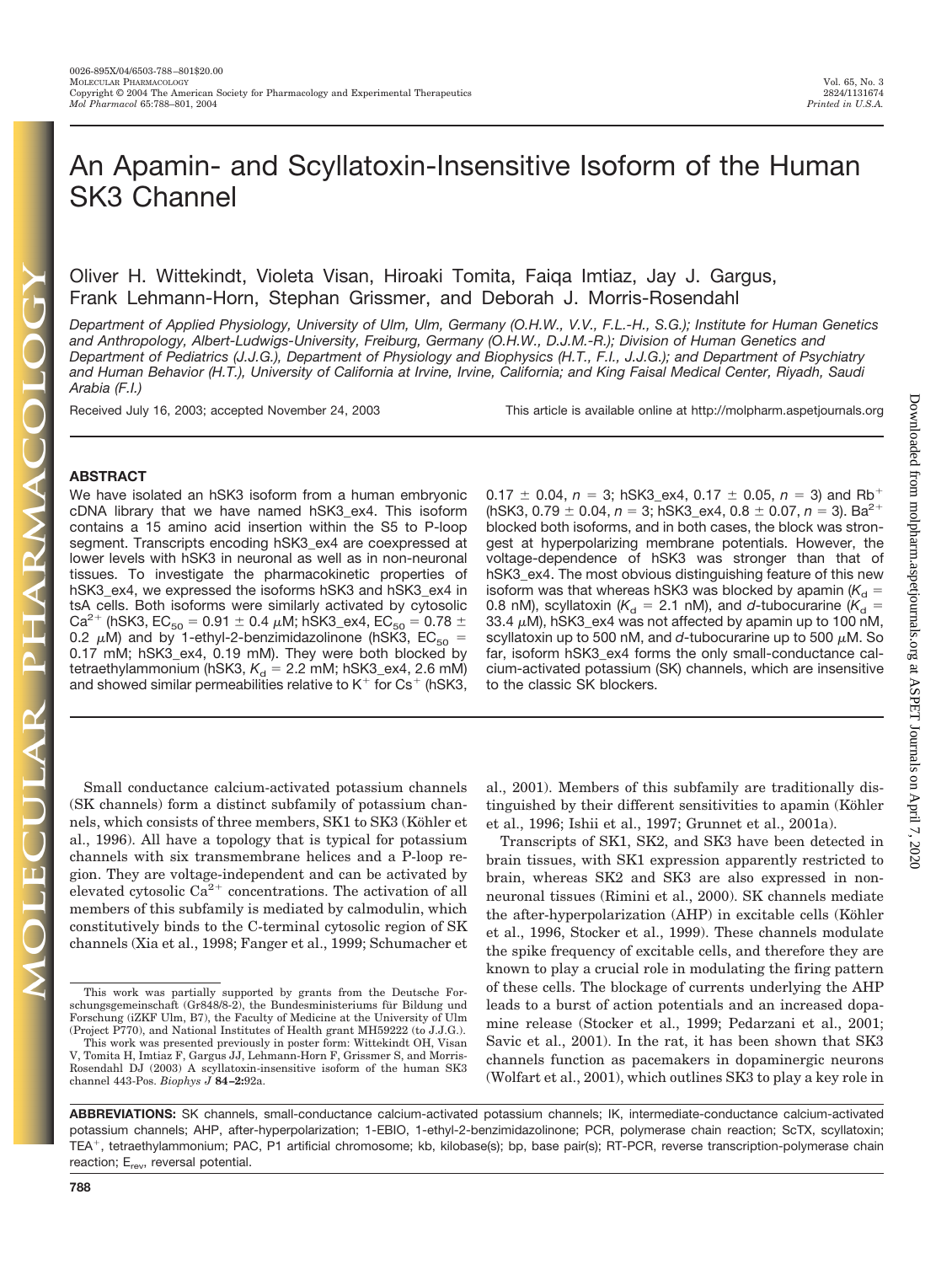modulating dopaminergic transmission, which is hypothesized to be affected in schizophrenia.

Extensive alternative splicing, which increases the functional diversity of channels and allows an optimal adjustment of ion currents to the requirements of certain cells, has been shown for other potassium channels. This was elegantly shown for maxi-K channels in the chicken cochlea (Navaratnam et al., 1997; Rosenblatt et al., 1997; Ramanathan et al., 1999). Thus far, in the SK/IK channels, alternative splicing has only been shown for SK1 in human (Zhang et al., 2001) and mouse (Shmukler et al., 2001). In the latter case, the calmodulin binding site is affected, which indicates that the gating of the channels is altered between SK1 isoforms. However, the newly detected isoform reported in this article, hSK3\_ex4, differs from the previously known hSK3 isoform by an additional extracytosolic loop between the fifth transmembrane helix and the P-loop region. These isoforms are shown to be generated by the alternative skipping of the fourth coding exon. This insertion is shown to alter the pharmacokinetic properties of SK3 channels.

#### **Materials and Methods**

**cDNA Amplification.** cDNA was amplified from a human embryonic cDNA library containing cDNAs from 6-, 7-, and 8-week-old human embryos (a gift from Dr Francis Poullat, Centre National de la Recherche Scientifique, Paris, France) using the PeqLab longdistance PCR system (PeqLab, Erlangen, Germany) and primers F10 (TTTCACCCCCTCTTCTTTCT) and R11 (GTGGGGAGATTTATTTA). PCR products were gel-purified and cloned using the TOPO-TA kit version D (Invitrogen, Karlsruhe, Germany). Plasmids from 10 clones were sequenced. One clone, SK3–45.1, was used for generating cDNA constructs for expression in mammalian cells.

**Analysis of the Genomic Structure of the hSK3/KCNN3** Gene. Two cDNA probes, 5'CAG and 3'CAG, on either side of the CAG repeats were generated by PCR from the clone AAD14 (GenBank accession no. Y08263), using the primers F10/R17 (GGGCACTTGGGGTCTTCATC) and F11 (TCCTCTCCCACCGCTTT)/ R10 (GACACCTTTCCCACAGTATG). These probes were used together, thus excluding the CAG repeats from the probe. An additional 3 probe was generated by PCR with the primers R11 (GTGGGGAGATT-TATTTA) and F15 (GGGAAAGGTGTCTGTCT), from the IMAGE clone 700710 (GenBank accession no. AA285078). DNA probes were labeled with  $[32P]$ dCTP by random priming using the Rediprime II kit (Amersham Biosciences Inc., Freiburg, Germany).

P1 artificial chromosome (PAC) clones containing hSK3 were isolated from the human PAC library RPCI1,3-5 704 from the Resource Centre of the German Human Genome Project by hybridization with the above three radioactively labeled probes, as described by Church and Gilbert (1985). PACs were subcloned into pUC18 after PstI digestion (Fermentas Inc., St. Leon-Rot, Germany). Clones containing DNA fragments homologous to cDNA sequences were selected by two rounds of hybridization with the same DNA probes described above and were rescreened. Clones found to be positive after both rounds of screening were cultured, and plasmids were analyzed by PstI digestion.

**Alternative Splicing of hSK3.** Plasmids containing only one PstI fragment were sequenced using M13 universal primers and the BigDye cycle sequencing kit (PerkinElmer Life and Analytical Sciences, Rodgau-Juegesheim, Germany). Plasmids harboring PstI fragments longer than 2 kb were shotgun-sequenced using M13 universal primers and the BigDye Cycle-Sequencing kit (PerkinElmer Life and Analytical Sciences). The PstI fragments were concatemerized, random fragments were generated and amplified as described previously (Nehls and Boehm, 1995). Fragments of 0.8 to 1.2 kb were selected by agarose gel electrophoresis and cloned

into TOP10 cells using the TOPO-TA Kit version D (Invitrogen). Plasmids from 20 clones were sequenced as described above.

Vectorette PCR (Riley et al., 1990) was used to amplify anonymous DNA fragments next to fragments with known sequence. Vectorette adapters were obtained by annealing 1 nmol of the oligonucleotides TCCGGTACATGATCGAGGGGACTGACAACGAACGAACGGTTGA-GAAGGGAGAGCATG and CTCTCCCTTCTCCTAGCGGTAAAAC-GACGGCCAGTCCTCGATCATGTACCGGA in the presence of 100 mM Tris-HCl, pH 7.4, and 10 mM  $MgCl<sub>2</sub>$ . PAC DNA (200–400 ng) was digested with AluI, EcoRV, HaeIII, RsaI, ScaI, and HincII. Vectorette adapters were ligated to the restriction products, and the ligation mix was used for PCR using the following primers KL5 (CTAGCGGTAAAACGACGGCCAGT, vectorette primer); RT-R1 (AAGGCTGGGCTGGTGATTC); P14-seq4 (TTAGTATGTGAGTTTGT-GAC, for exon 4) and P12-seq6 (ATTTCTTCTGTGCTACTGAC, for exon 7). PCR products were cloned using the TOPO-TA Kit version D (Invitrogen). Five clones were sequenced from each fragment as described above. Exon/intron boundaries were identified by comparison of the cDNA sequences with the genomic sequences obtained from these experiments.

**Real-Time Quantitative RT-PCR.** Human total RNA master panel (BD Biosciences Clontech, Palo Alto, CA) and total RNA isolated from eight human brain tissues, lymph node, and peripheral lymphocyte were used to profile the expression pattern of the hSK3\_ex4 variant using a Prism model 7000 sequence detection instrument (Applied Biosystems, Foster City, CA). Methods follow those described previously (Tomita et al., 2003). Briefly, after DNase digestion, total RNA  $(2 \mu g)$  was used as a template for first-strand cDNA synthesis using random hexamers (TaqMan reverse transcription reagents; Applied Biosystems). Forward and reverse primers and TaqMan fluorescent probes specific for the hSK3\_ex4 transcript were designed by Primer Express version 1.5 (Applied Biosystems). The sequence of the forward primer, annealing to exon 3, was  $5'$ -GACCGTCCGTGTCTGTGAAA-3, and that of the reverse primer, designed to anneal to sequence spanning the exon-intron boundary of exons 4 and 5, was 5-GGTACCAAGCAGGAAGTGATGAG-3. The TaqMan fluorescent probe (5-labeled with 6-carboxyfluorescein, and 3-labeled with 5-carboxytetramethylrhodamine as a quencher), designed to anneal to sequence in exon 4, was 5'-TCCTGAATCAC-CAGCCCAGCCTTC-3'. The hSK3\_ex4 amplification product was 71 bp. Details of the primers and probe used to define SK3 have been described previously (Tomita et al., 2003). To obtain quantification of absolute message abundance, standard curves were plotted for every assay, and each was generated using eight different concentrations of an hSK3\_ex4 construct in pcDNA4\_HisMax-TOPO. Each experiment was carried out in triplicate.

**cDNA Constructs for Mammalian Expression.** The entire open reading frame of hSK3\_ex4 was amplified from clone SK3–45.1 with Pfu-polymerase using the primers SK3-F1 (AAAAACTCGAGC-CACCATGGACACTTCTGGGCACTTC) and SK3-R1 (AAAATG-GATCCCCGCAACTGCTTGAACTTGTGTA). After cloning the fragment using the TOPO-TA kit (Invitrogen) as described above, the PCR fragment was confirmed by sequencing. A partial cDNA fragment was excised using enzymes HindIII and SfiI and was cloned into the plasmid pHygroSK3-Q19 (a kind gift from Dr. H. Jäger, Institute of Applied Physiology, Ulm, Germany). A construct was obtained encoding hSK3\_ex4 with 12 and 19 glutamines in its Nterminal cytosolic region.

**Cell Culture.** tsA cells were cultured in minimal essential medium containing glutamax-I and Earle's salts (Invitrogen, Karlsruhe, Germany) and 10% fetal bovine serum. One to two days before transfection, cells were transferred to a 35-mm Petri dish and were grown to 70% confluence. A mixture of 0.5  $\mu$ g of plasmid DNA encoding pEGFP-N1 (BD Biosciences Clontech) and  $2 \mu$ g of plasmid DNA encoding one of the hSK3 isoform was transfected into tsA cells using FUGENE 6 (Roche Applied Science, Mannheim, Germany) according to the manufacturer's protocol. Cells were used for measurements 2 to 4 days after transfection.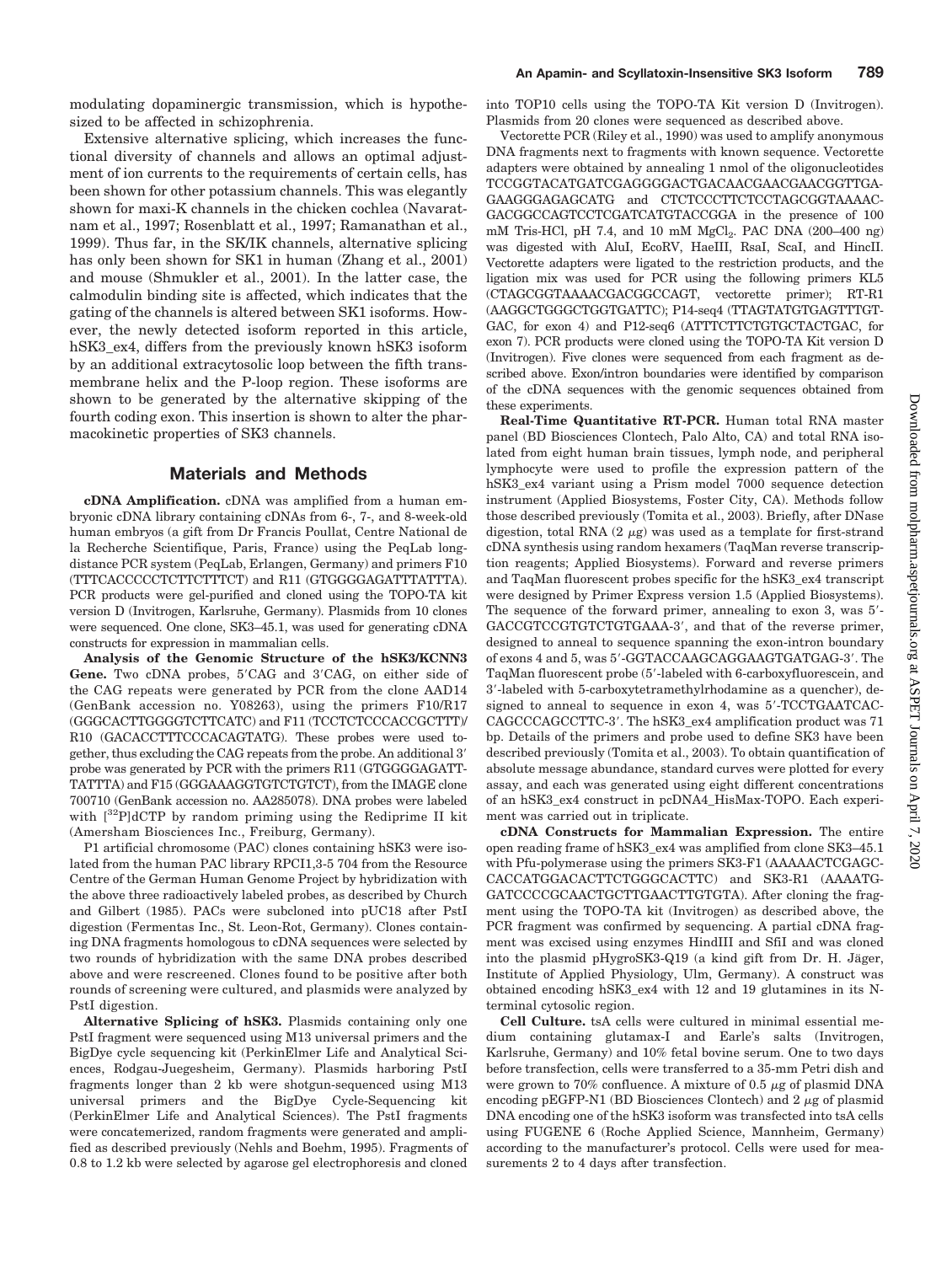**Concentration-Response of hSK3 Isoforms to Apamin, Scyllatoxin,** *d***-Tubocurarine, TEA, and Ba2.** Experiments were carried out using the whole-cell recording mode of the patch-clamp technique (Hamill et al., 1981). Electrodes were pulled from glass capillaries in three stages and fire-polished to resistances of 3.5 to 4  $M\Omega$  when filled with internal solution (135 mM potassium aspartate,  $2 \text{ mM } MgCl<sub>2</sub>$ , 10 mM HEPES, 10 mM EGTA, and 8.7 mM CaCl<sub>2</sub> corresponds to  $\left[\text{Ca}^{2+}\right]_{\text{free}}$  of 1  $\mu$ M, pH 7.2). Membrane currents were measured with an EPC-9 amplifier (HEKA Electronik, Lambrecht/ Pfalz, Germany) using Pulse and Pulsefit (HEKA Elektronik) as acquisition and analysis software. The cytosolic  $Ca^{2+}$  concentration was adjusted to  ${\rm [Ca^{2+}]_{free}} = 1~\mu{\rm M}$  by whole-cell dialysis with internal solution. N-Ringer (160 mM NaCl, 4.5 mM KCl, 2 mM  $CaCl<sub>2</sub>$ , 1 mM MgCl<sub>2</sub>, and 5 mM HEPES, pH 7.4), K-Ringer (164.5 mM KCl, 2 mM  $CaCl<sub>2</sub>$ , 1 mM  $MgCl<sub>2</sub>$ , and 5 mM HEPES, pH 7.4), and TEA-Ringer (164.5 mM tetraethylammonium-Cl, 2 mM  $CaCl<sub>2</sub>$ , 1 mM  $MgCl<sub>2</sub>$ , and 5 mM HEPES, pH 7.4) were used as external solutions.

Membrane potentials were clamped to  $-160$  or  $-120$  mV for 50 ms followed by 400-ms ramps from  $-160$  or  $-120$  to  $+60$  mV and were kept for 5 s between ramps at  $-80$  mV in N-Ringer,  $\pm 0$  mV in K-Ringer, and 25 mV in K30-Ringer (30 mM KCl, 134.5 mM NaCl,  $2 \text{ mM } \text{CaCl}_2$ ,  $1 \text{ mM } \text{MgCl}_2$ ,  $5 \text{ mM } \text{HEPES}$ ,  $pH 7.4$ ) as external solution. All potentials caused by the liquid junction potential that develops at the tip of the pipette if the pipette solution is different from that of the bath were less than 5 mV and were therefore not corrected for. TEA<sup>+</sup>, Ba<sup>2+</sup>, apamin, ScTX, d-tubocurarine, and 1-EBIO were added to the external solution in increasing concentrations. Curves were fitted using the software Slide Writer Plus version 4.1 (Advanced Graphics Software Inc., Encinitas, CA).

**Selectivity of hSK3 and hSK3\_ex4 to Monovalent Cations.** Patch-clamp recordings were carried out after whole-cell dialysis with internal solution as described above. The membrane potential was clamped to  $-120$  mV for 50 ms followed by a 400-ms ramp from  $-120$  to  $+60$  mV. K-Ringer, TEA-Ringer, K0-Ringer (164.5 mM NaCl, 2 mM CaCl<sub>2</sub>, 1 mM MgCl<sub>2</sub>, and 5 mM HEPES, pH 7.4), Rb-Ringer (164.5 mM RbCl, 2 mM  $CaCl<sub>2</sub>$ , 1 mM  $MgCl<sub>2</sub>$ , and 5 mM HEPES, pH 7.4), and Cs-Ringer (164.5 mM CsCl,  $2$  mM CaCl<sub>2</sub>,  $1$  mM  $MgCl<sub>2</sub>$ , and 5 mM HEPES, pH 7.4) were used as external solutions. Liquid junction potentials for K0-Ringer, Rb-Ringer, Cs-Ringer, and TEA-Ringer were less than 5 mV and were therefore not corrected for.

**Activation of hSK3 and hSK3\_ex4 by Intracellular Ca2.** Experiments were carried out using the whole-cell mode of the patchclamp technique as described above combined with fura-2 measurements. Light from a 75-W xenon arc lamp was filtered with 10-nm bandwidth filters at wavelengths of 350 nm (F1) and 380 nm (F2) using a filter wheel and a shutter (Lambda 10–2 with fura extension; HEKA Elektronik) under control of the patch-clamp program (Pulse with fura extension, HEKA Elektronik). Emitted light was filtered at 515 nm with a bandwidth of 15 nm, and its intensity was measured using the T.I.L.L. photometry system (Photonics, Pittsfield, MA). Autofluorescence was measured from single cells before each experiment. For calibration, tsA cells transiently transfected with dsRED (BD Biosciences Clontech) were perfused with internal solution containing 0, 0.1, 0.4, 0.6, 1.0, 1.3, 1.5, 1.8, 2.0, 5.0, and 39.0  $\mu$ M [Ca<sup>2+</sup> concentrations were calculated using CaCLV 2.2 (Fohr et al., 1993)] and 200  $\mu$ M fura-2 (Molecular Probes, Eugene, OR). N-Ringer with symmetrical  $Ca^{2+}$ concentrations was used as external solution. Currents were elicited by clamping the membrane potential to  $-120$  mV followed by 2-s ramps from  $-120$  to  $+60$  mV. Between each ramp, the potential was clamped at  $-80$  mV for 3 s. The intensity of the emitted light was measured during each ramp (F1 and F2 for 200 ms each), and the intensity of the autofluorescence light was subtracted for each wavelength separately. Ratios were calculated according to  $R =$  F1/F2 and plotted against the Ca<sup>2+</sup> concentrations. After curvefitting according to the equation  $R = ([Ca^{2+}] \times R_{max} + K_d \times R_{min})/R$  $({[Ca^{2+}}] + K_d)$  using Slide Writer Plus 4.1 (Advanced Graphics Software Inc.) values for  $K_{\rm d}$ ,  $R_{\rm max}$ , and  $R_{\rm min}$  were calculated to be 1.63

 $\mu$ M, 2.2, and 0.21, respectively. For measuring the calcium dependence of hSK3 and hSK3\_ex4, tsA cells were transfected with the cDNA constructs described above together with dsRED as transfection marker. Measurements were carried out 3 to 4 days after transfection. Pipettes were pulled as described and were filled with 2 to 4 ul of tip solution (200  $\mu$ M fura-2, 135 mM potassium aspartate, 1 mM  $MgCl<sub>2</sub>$ , 10 mM HEPES, 1 mM EGTA, and 0.92 mM CaCl<sub>2</sub> corresponding to 2  $\mu$ M free Ca<sup>2+</sup>, pH 7.2), which was overlaid with pipette solution (200  $\mu$ M fura-2, 135 mM potassium aspartate, 1 mM MgCl<sub>2</sub>, 10 mM HEPES, 10 mM EGTA, and 0 mM  $\rm CaCl_2$ , pH 7.2). K-Ringer was used as bath solution, and whole-cell currents were measured after perfusion of cells in parallel to the fura measurements.

#### **Results**

**Alternative Splicing.** We were able to amplify and clone a 2.5-kb transcript of hSK3 from a human embryonic cDNA library derived from human embryos aged 6, 7, and 8 weeks using primers that flank the entire open-reading frame of hSK3 (primers F10 and R11). Ten clones were initially analyzed by end-sequencing and were identified as clones containing cDNAs from hSK3. Sequencing of the entire inserts of two of these clones indicated that they both contained 19 CAGs in the second repeat and a 45-bp insertion between nucleotide positions 1463 and 1464 (Fig. 1) within the codon Arg488, which results in the amino acid change R488S. The insertion does not disturb the open reading frame and codes for the 15 amino acids PESPAQPSGSSLPAW (Fig. 1) in the extracytosolic region between the fifth transmembrane helix and the P-loop region. Neither AAD14 nor the IMAGE clone 700710, which was used to construct the hSK3 cDNA, contains the 45-bp insertion (Chandy et al., 1998).

**Analysis of the Genomic Structure of the Human hSK3/KCNN3 Gene.** To confirm that the newly detected hSK3 transcript originated from the hSK3/KCNN3 gene, we looked for the 45-bp insert sequence on genomic DNA clones spanning the hSK3/KCNN3 gene. Screening of the human PAC DNA library using two DNA probes that flanked the CAG repeats revealed 13 overlapping PAC clones containing parts of the hSK3 gene. Two PACs, LLNLP704G20940Q3 (P12) and LLNLP704G23676Q3 (P14), were subcloned, and six subclones, each containing a single PstI fragment, were sequenced. The corresponding genomic sequence of the 45-bp insert, which was found in the PCR product derived from the human embryonic cDNA library, was determined from a cloned fragment of PAC P14 obtained by vectorette PCR. As shown in Fig. 1C, the 45-bp sequence is flanked by typical splice acceptor and donor sequences and was also found in the genomic sequence AF336797 extending from position 134161 to 134205. This confirms that the 45-bp insert represents an additional exon, which is spliced between the previously designated third and fourth coding exons (Sun et al., 2001), and we have therefore numbered it exon 4.

**hSK3** ex4 Is Expressed Widely. TaqMan quantitative RT-PCR was used to determine the abundance of hSK3 and hSK3\_ex4 transcripts in total RNA derived from 29 human tissues. We have arbitrarily divided the expression levels for hSK3 into three groups (defined by horizontal lines in Fig. 2), abundant  $(>10,000$  copies/ $\mu$ l cDNA), intermediate (100–10,000 copies/ $\mu$ l cDNA), and low (<100 copies/ $\mu$ l cDNA). Consistent with previous reports (Rimini et al., 2000; Tomita et al., 2003), hSK3 is expressed abundantly in brain, striated and smooth muscle, spleen, thymus, adrenal, thy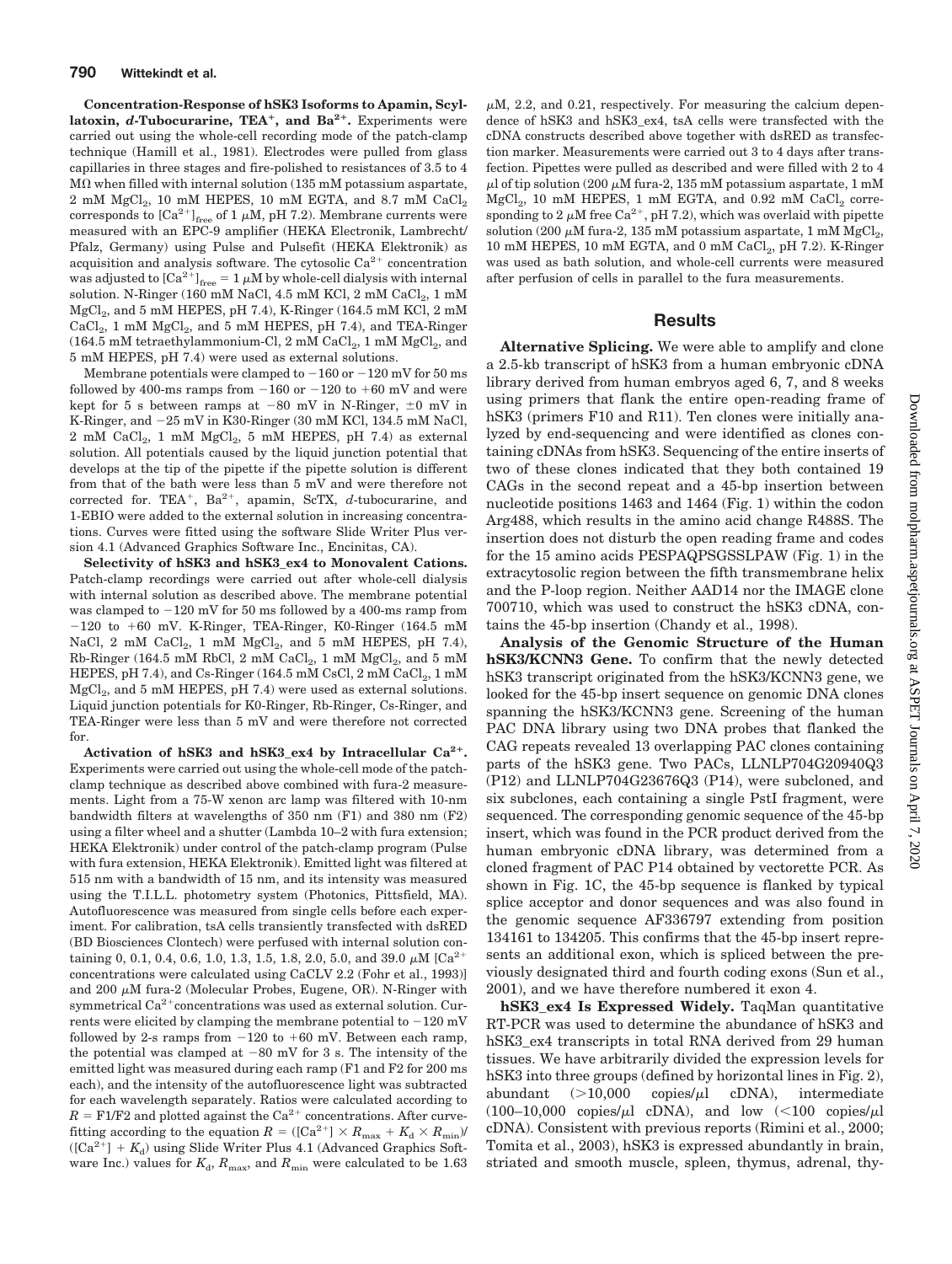roid, prostate, kidney, and testis. It is expressed at intermediate levels in heart, lymph node, bone marrow, fetal liver, salivary gland, liver, lung, and placenta and at low levels in peripheral lymphocytes (Fig. 2). hSK3\_ex4 is present at an intermediate level in most of the brain regions examined, as well as in striated and smooth muscles, thymus, thyroid, testis, bone marrow, spleen, lymph node, and peripheral lymphocytes. It is expressed at lower levels in all of the other tissues studied (Fig. 2). The expression level of hSK3\_ex4 tends to parallel that of the hSK3 transcript, and it is generally at a level 0 to 2% of that of hSK3. An exception, however, is found in peripheral lymphocytes, in which the ratio of hSK3\_ex4/hSK3 is exceptionally high. This is brought about not by an increase in the absolute abundance of hSK3\_ex4, but rather it reflects the exceptionally low expression of hSK3 in this tissue.

**Functional Characterization of hSK3 Isoforms.** Because the newly detected hSK3 isoform differs in the S5 to P-loop region, we were interested in whether this alteration affects its pharmacological and kinetic properties. Therefore, we tested the effect of blockers, which are known to bind to the outer pore region of SK channels, such as TEA<sup>+</sup>, dtubocurarine, apamin, and ScTX, a toxin isolated from the scorpion *Leiurus quinquestriatus hebraeus*, which is also re-

ported as leiurotoxin I (Chicchi et al., 1988), as well as the effect of  $Ba^{2+}$ , which is known to bind to the inner vestibule of SK channels. We also determined the fractional permeability of the monovalent cations  $Rb^+$ ,  $Cs^+$ , and  $Na^+$  in comparison to  $K^+$  and the activation of the isoforms by 1-EBIO.

**Apamin.** We used apamin as a classic peptidic SK-channel blocker. Apamin is shown to bind to the outer pore region of SK channels (Ishii et al., 1997). Representative experiments for both isoforms are shown in Fig. 3, A and B. In these experiments, the membrane potential was ramped from  $-120$  to  $+60$  mV. In these experiments, an almost linear current/voltage relationship was observed for membrane potentials that were more negative than  $-40$  mV. The slope conductance was determined for the interval between  $-90$ and  $-70$  mV. For cells expressing isoform hSK3, the slope conductance was found to be  $0.5 \pm 0.5$  nS  $(n = 5)$  in N-Ringer solution. After changing the external solution to K-Ringer, an elevated inward current was observed at negative potentials. The current/voltage relationship of this current was also linear for membrane potentials more negative than  $-40$  mV. The slope conductance for the above-mentioned interval was elevated to  $12.3 \pm 22.3$  nS ( $n = 5$ ). Apamin was added to K-Ringer as external solution in increasing concentrations of 0.1, 1, 5, 10, and 100 nM. A voltage-independent but concen-



Fig. 1. Comparison of hSK3 and hSK3\_ex4 cDNAs. A, a schematic alignment of both cDNAs. Narrow boxes represent 3' and 5' untranslated regions, and broad boxes indicate the coding region. Exon boundaries are shown as straight lines, and the exons are given above as E1 to E9. Both CAG repeats are lying in the coding region of the first exon (E1). The transmembrane helices S1 to S6 are delineated by jagged lines, and the P-loop (P) is shown as a diagonally shaded box. Exon 4 (E4) is shown as a filled black box. B, the alignment of the surrounding region of exon 4 shown in more detail. The nucleotide sequences of both transcripts are given. Amino acid sequences of both isoforms are shown as a single-letter code above and below each nucleotide sequence. -, lacking residues; +, identical nucleotides; arrowheads, exon boundaries. C, the splice-acceptor and splice donor sequences surrounding exon 4. Noncoding sequences are shown in lowercase letters, whereas the coding region is shown in uppercase letters.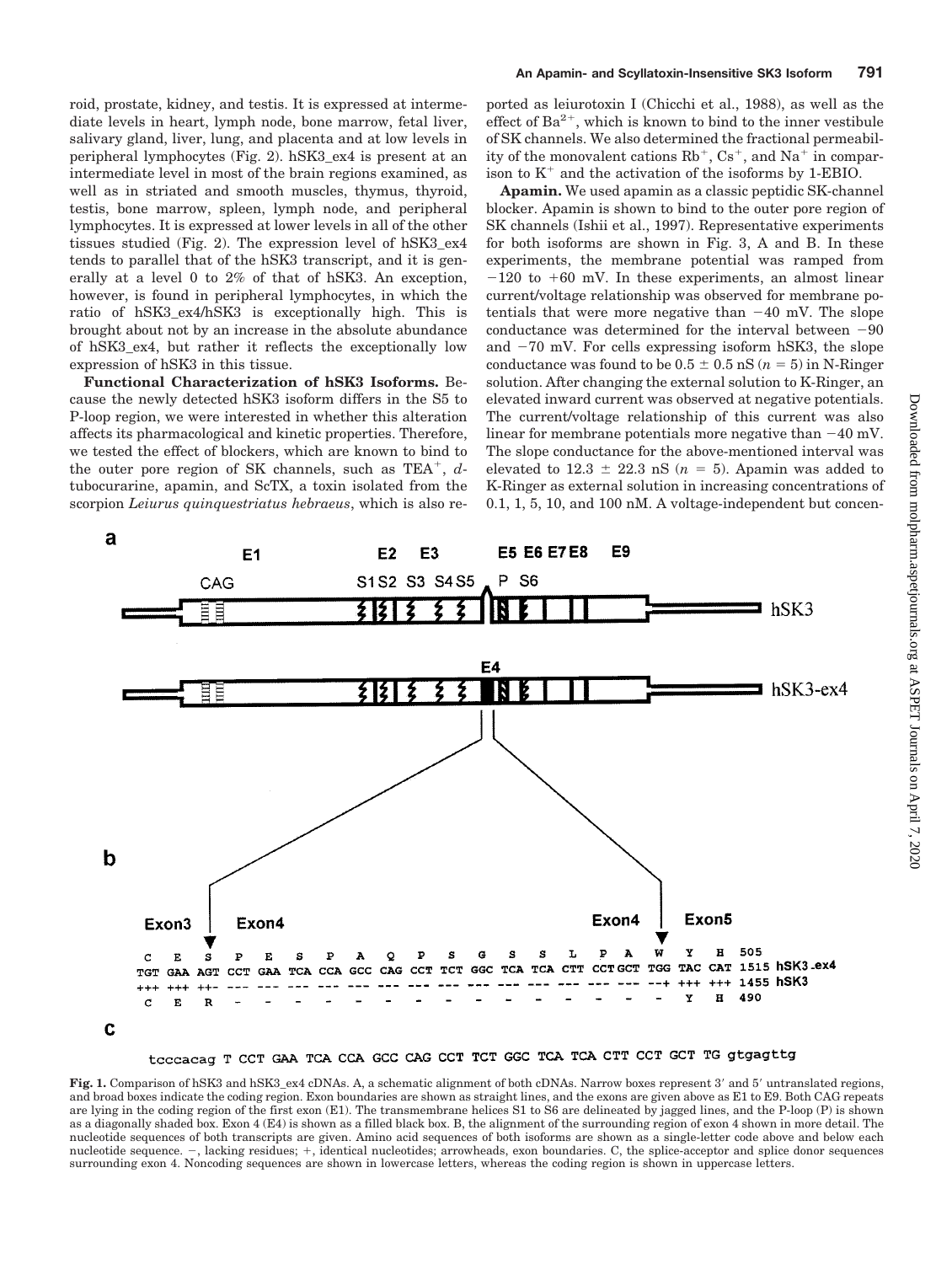

**Fig. 2.** Tissue distribution of hSK3 and hSK3\_ex4 transcripts. The total number of transcripts in 1  $\mu$  of cDNA solution is shown in A (for hSK3) and B (for hSK3\_ex4). Expression levels are grouped into abundant  $(>10,000$  copies/ $\mu$ l cDNA), intermediate (100–10,000 copies/ $\mu$ l cDNA), and low  $(<100$ copies/ $\mu$ l cDNA). Horizontal broken lines indicate the threshold between low and intermediate expression levels. C, the ratio of hSK3\_ex4 to hSK3 transcripts in percentage of hSK3.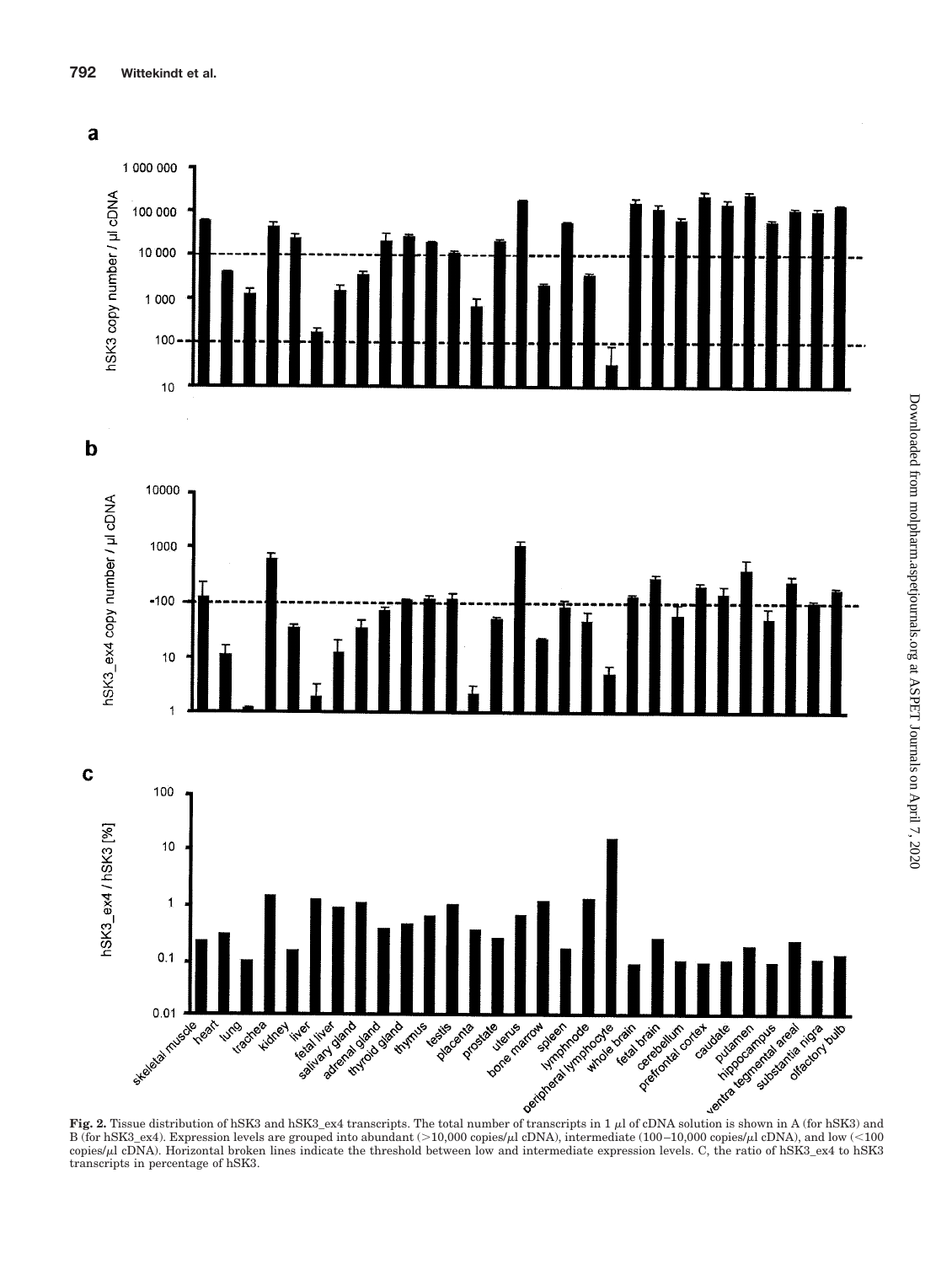tration-dependent blockage of currents was observed, which was carried by hSK3. At a concentration of 100 nM apamin (in K-Ringer as external solution), the remaining whole-cell conductance was found to be  $0.8 \pm 0.6$  nS ( $n = 5$ ), which corresponds to a reduction of the whole-cell conductance of approximately 94%. The calculated  $K_d$  value was found to be 0.8 nM, which is in good agreement with previously published  $K_d$  values for SK3 channels of 0.63 nM (Grunnet et al., 2001b) using similar electrophysiological methods. A higher  $K<sub>d</sub>$  value of 13.2 nM was reported by Terstappen et al. (2001) using fluorescence techniques. In the case of isoform hSK3\_ex4–expressing cells, the slope conductances in

## **An Apamin- and Scyllatoxin-Insensitive SK3 Isoform 793**

N-Ringer and K-Ringer solutions were found to be  $0.8 \pm 0.8$  $nS(n = 6)$  and  $3.8 \pm 2.5$   $nS(n = 6)$ , respectively. After adding 100 nM apamin to K-Ringer as external solution, the remaining whole-cell conductance was found to be 4.3  $\pm$  3.0 nS ( $n=$ 6). Therefore, whole-cell currents, which were carried by hSK3 ex4, remain unaffected by 100 nM apamin. Therefore, hSK3\_ex4 channels are more insensitive to apamin than SK1 channels, which were reported to be the most insensitive SK channels with a  $K_d$  value of 196 nM (Grunnet et al., 2001a).

**Scyllatoxin.** Representative experiments for both isoforms are shown in Fig. 4, A and B. N-Ringer and K-Ringer were used as external solutions. Membrane potentials were



**Fig. 3.** Effect of apamin on current through hSK3 and hSK3\_ex4. A and B show the whole-cell ramp currents for hSK3 and hSK3\_ex4 elicited by clamping the membrane potentials in 400-ms ramps from  $-120$  to  $+60$  mV in N-Ringer and K-Ringer solutions with and without different concentrations of apamin (concentrations given at the left of each trace). C, dose-response curve for experiments similar to those shown in A and B. Wholecell currents, which were measured in N-Ringer as external solution, were subtracted from currents measured in K-Ringer with and without apamin. The ratio of the whole-cell conductance observed in toxin-containing solution was obtained by measuring the slope of the ramp current between  $-90$  and  $-70$  mV, divided by the whole-cell conductance in K-Ringer as external solution and plotted against the apamin concentration. Error bars represent the standard deviation. The solid lines through the data points  $(\bigcirc,$ hSK3;  $\triangle$ , hSK3\_ex4) are the best fits to the data of a Hill equation according to  $g/g_{\text{max}} = 1/(1 + [\text{apamin}]/K_d)$ , assuming a<br>Hill coefficient of 1. Dissociation constants were calculated to be 0.8 nM for hSK3. A  $K_d$  value for hSK3\_ex4 was not calculated because no reduction of wholecell conductance can be observed up to 100 nM apamin.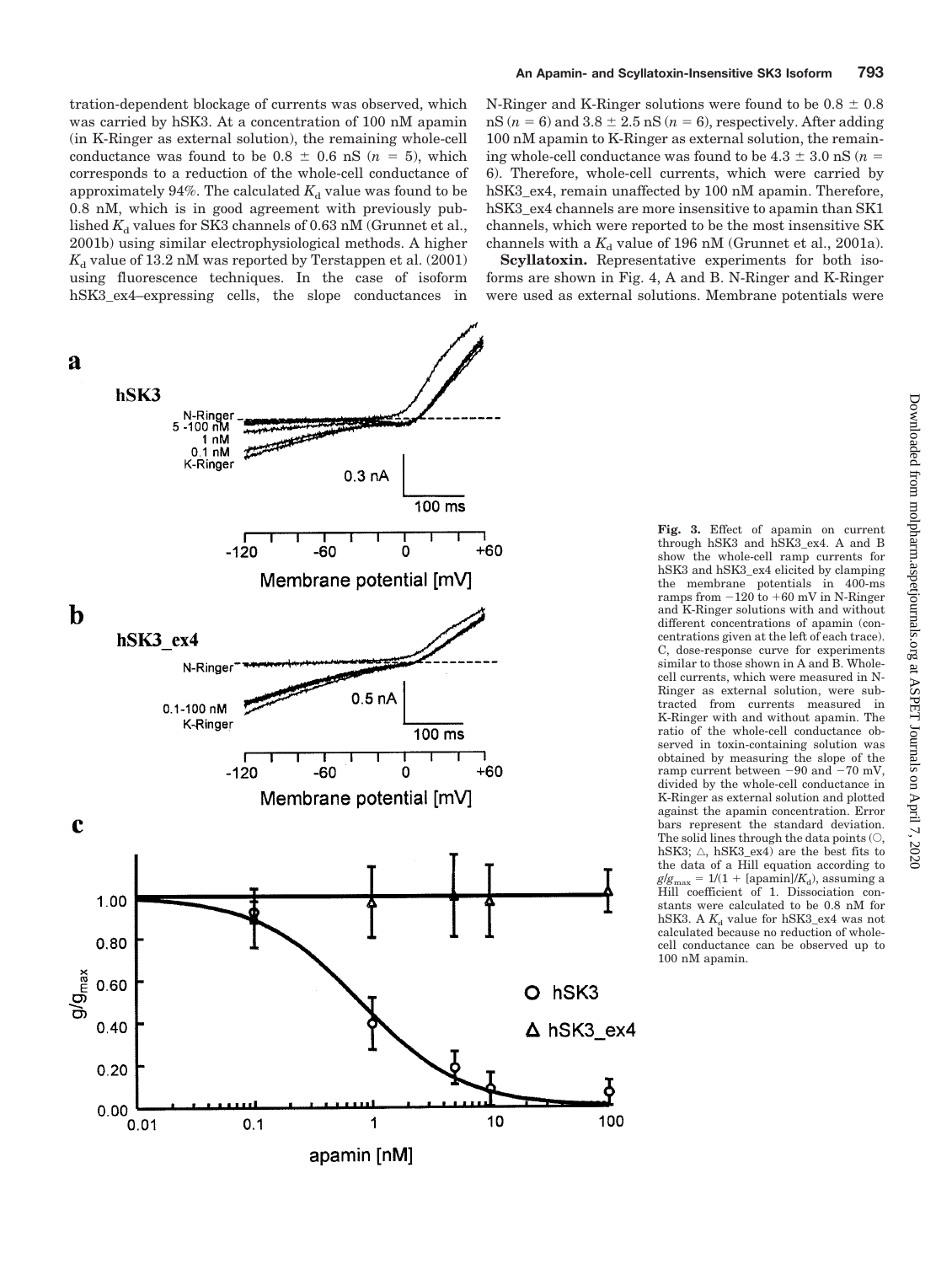ramped from  $-160$  to  $+60$  mV for 400 ms. The slope conductance determined for the interval between  $-90$  to  $-70$  mV with N-Ringer as external solution was  $1.9 \pm 1.2$  nS ( $n = 11$ ) for hSK3 and  $2.4 \pm 1.4$  nS  $(n = 9)$  for isoform hSK3\_ex4. In K-Ringer solution, the slope conductance increased to 11.4  $\pm$  $3.7 \text{ nS}$   $(n = 11)$  and  $15.0 \pm 5.7 \text{ nS}$   $(n = 9)$  for hSK3 and hSK3\_ex4, respectively, when the external solution was replaced by K-Ringer. After scyllatoxin was added in increasing concentrations of 0.1, 1, 5, 10, 50, and 100 nM (and 500 nM in the case of hSK3\_ex4) to K-Ringer, the current, which was carried through hSK3 was blocked in a voltage-independent but concentration-dependent manner with a  $K_d$  value calculated to be 2.1 nM (Fig. 4C, solid line). This finding is in line with a previous study, which determined a  $K_d$  of 1 nM for the



**Fig. 4.** Effect of ScTX on current through hSK3 and hSK3\_ex4. A and B, the whole-cell ramp currents for hSK3 and hSK3\_ex4 elicited by clamping the membrane potentials in 400-ms ramps from  $-160$  to  $+60$  mV in N-Ringer and K-Ringer with and without different concentrations of ScTX (concentrations are given at the left of each trace). C, dose-response curve for experiments similar to those shown in A and B. Whole-cell currents, which were measured in N-Ringer as external solution, were subtracted from currents measured in K-Ringer with and without ScTX. The ratio of the wholecell conductance observed in toxincontaining solution was obtained by measuring the slope of the ramp current between  $-90$  and  $-70$  mV, divided by the whole-cell conductance in K-Ringer as external solution, and plotted against the ScTX concentration. Error bars represent the standard deviation. The solid (hSK3) and dashed (hSK3\_ex4) lines through the data points are the best fits to the data of a Hill equation according to  $g/g_{\text{max}} = 1/(1 + [\text{ScTX}]/K_d)$ , assuming a Hill coefficient of 1. Dissociation constants were calculated to be 2.1 nM for hSK3 and 2.6  $\mu$  M for hSK3\_ex4. The dotted (hSK3\_ex4) lines through the data points are the best fits of a modified Hill  $\text{equation according to } g/g_{\text{max}} = 1 (a/(1 + K_d / [ScTX]))$ , assuming a  $K_d$ identical with that found for hSK3 (2.1 nM) and a Hill coefficient of 1. The calculated maximal inhibition of current was found to be *a* -

16.7%.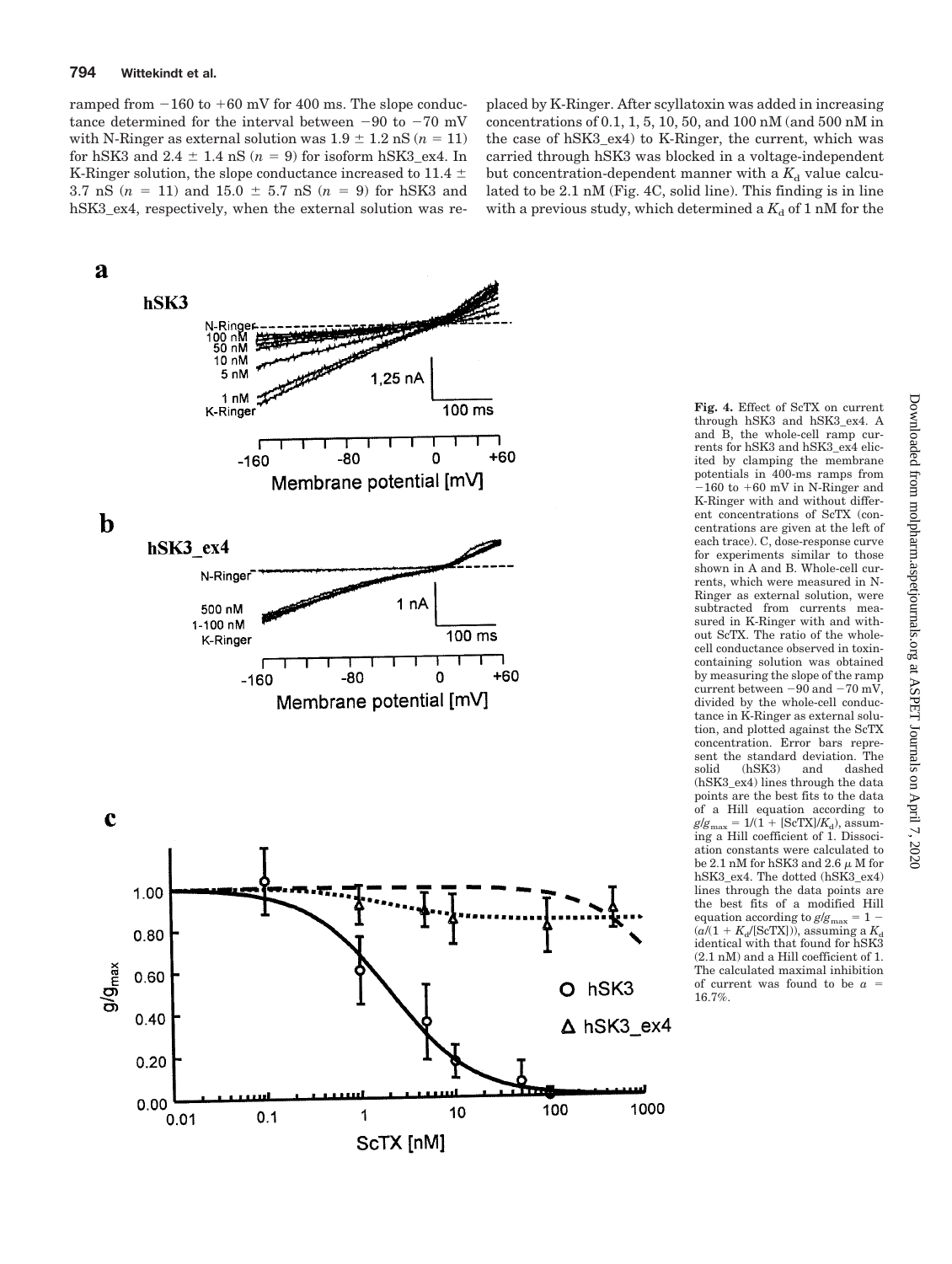ScTX block of hSK3 (Shakkottai et al., 2001). In contrast, the current carried by isoform hSK3\_ex4 remains almost unaffected by scyllatoxin. Only an approximately 12% reduction of whole-cell conductance was observed for a concentration of 500 nM of ScTX (Fig. 4C). A  $K_d$  of 2.6  $\mu$ M was calculated for hSK3\_ex4, assuming a blocking mechanism identical with that for hSK3 (Fig. 4C, dashed line). We are aware that this calculation can only be an estimate of the minimal  $K_d$  value, because we only measured block of current by ScTX up to 500 nM. On the other hand, we can also describe the data assuming an identical  $K_d$  compared with hSK3 but with a maximal inhibition of only 16.7% (Fig. 4C, dotted line). Independent of the inhibition mechanism, it is obvious that the current through this isoform is hardly reduced by the presence of

### $\mathbf a$

hSK3 N-Ringer  $0,5$  mM  $0,1$  mM 0,05 mM  $1.25<sub>nA</sub>$  $0.01$  mM 100 ms K-Ringer  $+60$  $-120$ -60 n Membrane potential [mV]  $\mathbf b$  $hSK3ex4$ N-Ringer<sub>r</sub> 0,01-0,5 mM  $0.5<sub>nA</sub>$ K-Ringer 100 ms  $-120$  $-60$  $\mathbf 0$  $+60$ Membrane potential [mV]  $\mathbf c$ 1.00  $0.80$  $9/9$ <sub>max</sub> 0.60 O hSK3  $0.40$  $\Delta$  hSK3\_ex4  $0.20$  $0.00$  $0.01$  $0.1$ 1 0.001 d-tubocurarine [mM]

**Fig. 5.** Effect of *d*-tubocurarine on current through hSK3 and hSK3\_ex4. A and B, whole-cell ramp currents for hSK3 and hSK3\_ex4 elicited by clamping the membrane potentials in 400-ms ramps from  $-120$  to  $+60$  mV in N-Ringer and K-Ringer solutions with and without different concentrations of *d*-tubocurarine (concentrations are given at the left of each trace). Whole-cell currents, which were measured in N-Ringer as external solution, were subtracted from currents measured in K-Ringer with and without *d*-tubocurarine. The ratio of the wholecell conductance observed in toxin-containing solution was obtained by measuring the slope of the ramp current between  $-90$  and  $-70$  mV, divided by the wholecell conductance in K-Ringer as external solution, and plotted against the *d*-tubocurarine concentration. Error bars represent the standard deviation. The curves through the data points are the best fits of a Hill equation to the data according to  $g/g_{\text{max}} = 1/(1 + [d\text{-tubocurarine}]/K_d)$ , assuming a Hill coefficient of 1. Dissociation constants were calculated to be 33.4  $\mu \rm{M}$ for hSK3 and 1.4 mM for hSK3\_ex4 with the assumption that the blocking mechanism is the same for both isoforms.

even 500 nM ScTX in contrast to the SK1 channel, which has been shown to be the most insensitive member of the SK channel family, with a  $K_d$  for ScTX of 80 (Strobaek et al., 2000) and 325 nM (Shakkottai et al., 2001).

*d***-Tubocurarine.** The effect of *d*-tubocurarine on current through the hSK3 and hSK3\_ex4 is shown in representative experiments in Figs. 5, A and B. Membrane potentials were ramped from  $-120$  to  $+60$  mV for 400 ms. The slope conductance calculated for the interval from  $-90$  to  $-70$  mV was found to be  $1.4 \pm 1.5$  nS ( $n = 4$ ) and  $0.7 \pm 0.4$  nS ( $n = 4$ ) with N-Ringer as external solution for hSK3 and hSK3\_ex4, respectively. After changing the bath solution to K-Ringer, an increased whole-cell conductance of  $9.6 \pm 9.8$  nS (hSK3) and  $3.7 \pm 1.6$  nS (hSK3\_ex4) was observed. *d*-Tubocurarine was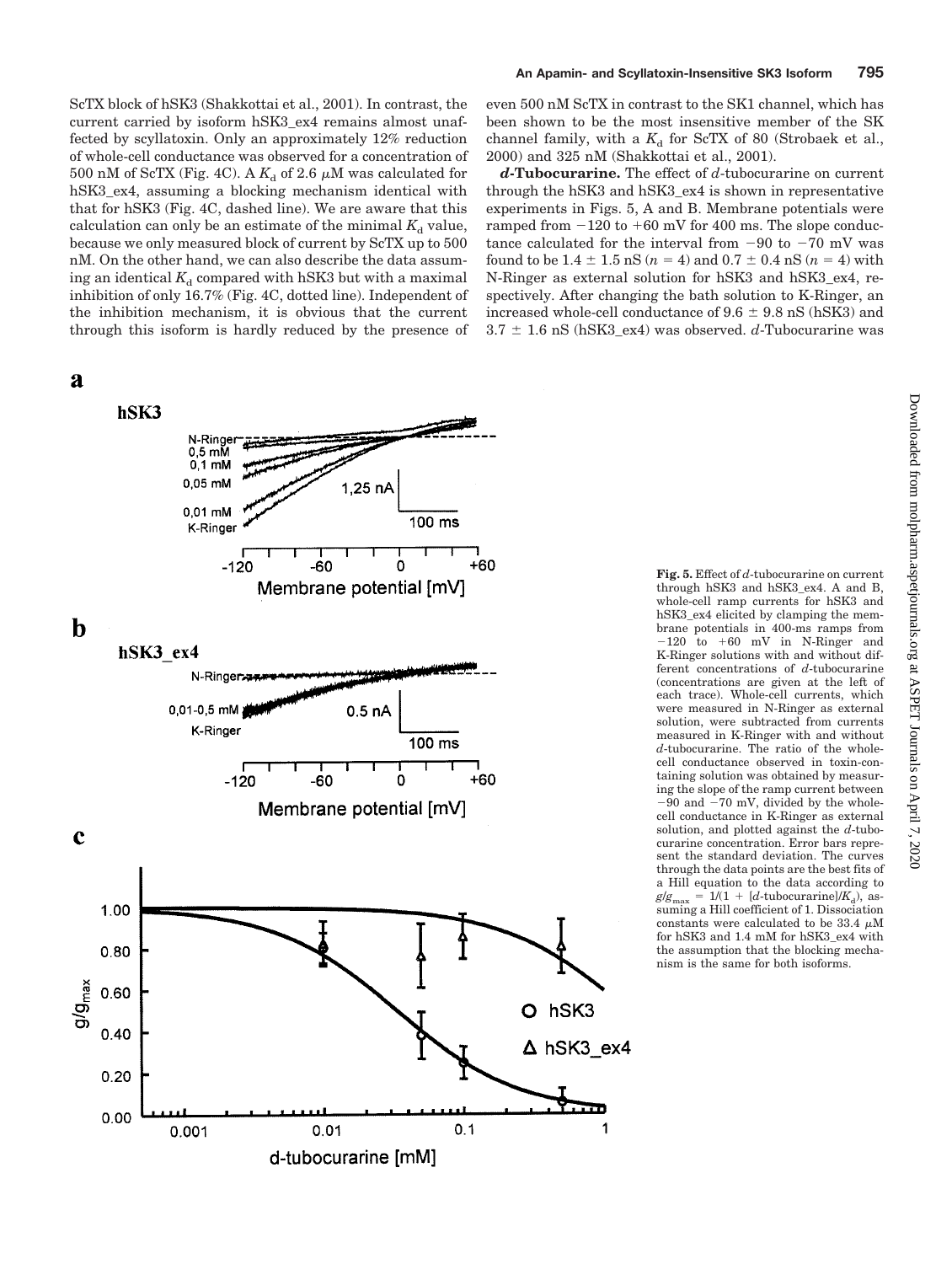added to the bath in increasing concentrations of 10, 50, 100, and 500  $\mu$ M. Currents carried by the hSK3 isoform were blocked in the presence of *d*-tubocurarine in a voltage-independent and concentration-dependent manner. In the presence of 500  $\mu$ M *d*-tubocurarine, 95% of the current carried by isoform hSK3 was blocked, whereas currents carried by hSK3\_ex4 were reduced by only approximately 20%. Concentration-response curves were fitted as described for ScTX (Fig. 5C). The  $K_d$  observed for isoform hSK3 was 33.4  $\mu$ M, which is between those previously observed for SK1 ( $K_{\rm d}$  =  $354.3 \mu M$ ) and SK2 ( $K_d = 5.4 \mu M$ ) (Ishii et al., 1997). Only if identical blocking mechanisms are assumed for both isoforms, a  $K_d$  of 1.4 mM can be calculated for isoform hSK3\_ex4. It is also possible to assume an incomplete *d*tubocurarine block for hSK3\_ex4 similar to that one discussed for the ScTX block shown in Fig. 4C.

TEA<sup>+</sup> Block. Measurements were carried out with N-Ringer and K-Ringer as external solutions, and membrane potentials were clamped in 400-ms ramps from  $-120$  to  $+60$ mV. An almost linear potassium current was observed for membrane potentials more negative than  $-40$  mV with N-Ringer as external solution; this was elevated as described above when the external solution was exchanged with K-Ringer.  $TEA<sup>+</sup>$  was added to K-Ringer in increasing concentrations of 0.1, 0.5, 1, 5, and 10 mM. In contrast to the scyllatoxin block,  $TEA<sup>+</sup>$  has a similar effect on hSK3- as well as hSK3\_ex4–carried currents, and the calculated dissociation constants were similar for both isoforms ( $K_d = 2.2$  mM for hSK3 and 2.6 mM for hSK3\_ex4).

**External Ba<sup>2+</sup> Block.** To test whether the additional 15 amino acids also affect the inner vestibule of the pore, we investigated the inhibition of both isoforms by external  $Ba^{2+}$ (Fig. 6). For both isoforms, the number of experiments was  $n = 3$ . K-Ringer and TEA-Ringer were used as external solutions, and  $BaCl<sub>2</sub>$  was added to K-Ringer in increasing concentrations of 0.1, 0.5, and 1 mM. The membrane potential was clamped in 400-ms ramps from  $-160$  to  $+60$  mV. This is an appropriate protocol because it has already been shown that the  $Ba^{2+}$  block is fast compared with the voltage ramp (Hanselmann and Grissmer, 1996). Whole-cell currents with TEA-Ringer as external solution were assumed to be leak currents and were therefore subtracted from the wholecell currents in K-Ringer with and without  $Ba^{2+}$ . Relative currents were calculated as fractions of the currents with K-Ringer as external solution. The potassium currents through both isoforms were affected by external  $Ba^{2+}$  in a concentration-dependent manner (Fig. 6). However, the blockage was strongest at hyperpolarized potentials and was reversible immediately after washout. To analyze the voltage-dependence of the  $Ba^{2+}$  block, the relative currents for each  $Ba^{2+}$  concentration were plotted against the membrane potential ranging from  $-160$  mM to  $-40$  mV, and curves were fitted according to the Boltzmann equation  $I\!/I_{\rm K\text{-}Ringer} =$  $1/(1 + \exp((E_{0.5} - E)/k)$  with *k* as the steepness factor of block (Fig. 6, C and D). The calculated half-maximal blocking potentials ( $E_{0.5}$  values) were -160  $\pm$  4 mV (0.1 mM Ba<sup>2</sup>)  $-117 \pm 2$  mV (0.5 mM Ba<sup>2+</sup>), and  $-91 \pm 9$  mV (1 mM Ba<sup>2+)</sup> for hSK3  $(n = 3)$ . For hSK3\_ex4  $(n = 3)$ , the values were calculated to be  $-290 \pm 145$  mV (0.1 mM Ba<sup>2+</sup>),  $-186 \pm 17$ mV (0.5 mM Ba<sup>2+</sup>), and  $-146 \pm 17$  mV (1 mM Ba<sup>2+</sup>). The strongly increased standard deviation, which was calculated for  $E_{50}$  at 0.1 mM Ba<sup>2+</sup> of hSK3\_ex4, is caused by the reduced

steepness of the voltage dependence of the  $Ba^{2+}$  block. The steepness factors calculated for hSK3 and hSK3\_ex4 were  $32 \pm 4$  and  $61 \pm 12$  mV, respectively. This corresponds to Ba<sup>2+</sup>-binding sites at fractions of  $\delta = 0.42$  from the outside of the electrical field for hSK3 and  $\delta = 0.23$  for hSK3\_ex4. Therefore, the  $Ba^{2+}$ -binding site calculated for both isoforms is less deep than the one reported for the apamin-sensitive  $(\delta = 0.62)$  and charybdotoxin-sensitive ( $\delta = 0.74$ ) potassium channels in Jurkat E6–1 cells and human peripheral T lymphocytes (Hanselmann and Grissmer, 1996). However, the data obtained for hSK3 indicate that  $Ba^{2+}$  binds to residues at the inner vestibule of the pore and that the hSK3\_ex4 isoform has a different  $Ba^{2+}$ -binding site, which seems to be shifted toward the outside of the vestibule.

**Selectivity of hSK3 Isoforms to Monovalent Cations.** Because the altered  $Ba^{2+}$ -binding site in the hSK3 isoform is approximately halfway into the electrical field of the channel one could assume that the conduction pathway and possibly the selectivity filter might be altered as well. Therefore, we investigated the selectivity of the hSK3 isoforms to different monovalent cations (Fig. 7). The whole-cell current in the presence of TEA-Ringer was assumed to be leak current and was subtracted from the whole-cell currents in the presence of K-Ringer, Rb-Ringer, Cs-Ringer, and K0-Ringer (contains 164.5 mM Na<sup>+</sup> without K<sup>+</sup>). The reversal potential ( $E_{rev}$ ) was found to be  $12 \pm 2$  mV in K-Ringer,  $-115 \pm 24$  mV in K0-Ringer,  $6 \pm 2$  mV in Rb-Ringer, and  $-33 \pm 7$  mV in Cs-Ringer for hSK3  $(n = 6)$ . For isoform hSK3\_ex4  $(n = 5)$ ,  $E_{\text{rev}}$  was found to be 13  $\pm$  4 mV in K-Ringer,  $-114 \pm 39$  mV in K0-Ringer,  $6 \pm 1$  mV in Rb-Ringer, and  $-34 \pm 4$  mV in Cs-Ringer. The positive reversal potentials found, especially in K-Ringer, are because the currents were not corrected for junction potentials. For both isoforms, the number of exper $i$  iments was  $n = 3$ . Because the slope of the current ramps obtained from the experiments in K0-Ringer was very small (slope conductance  $g < 0.1$  nS for both isoforms), the estimated  $E_{rev}$  varied strongly, and therefore data were not shown. The relative permeabilities were calculated from  $E_{rev}$ as described previously (Hille, 2001) and are given together with the relative conductances in Table 1 as fractions of the permeability and conductance of both isoforms for  $K^+$ . However, both isoforms show similar relative permeabilities for  $Cs<sup>+</sup>$  and Rb<sup>+</sup>. Only the relative conductance for Rb<sup>+</sup> was found to be higher for hSK3 ( $g_{\text{Rb}}/g_K = 1.1$ ) than for hSK3\_ex4  $(g_{\text{Rb}}/g_{\text{K}} = 0.77)$ . As already shown for other SK/IK channels (Hanselmann and Grissmer, 1996; Jensen et al., 1998), hSK3 and hSK3\_ex4 can carry a significant  $Cs<sup>+</sup>$  current.

**Activation of hSK3 Isoforms by 1-EBIO.** To determine the activation of hSK3 isoforms by 1-EBIO, we carried out experiments in K30-Ringer (contains  $30 \text{ mM K}^+$ ) as external solution. This prevents leakage of the cells, especially after application of higher concentrations of 1-EBIO to the external solution. The membrane voltage was clamped in 400-ms ramps from  $-120$  to  $+60$  mV. 1-EBIO was added in increasing concentrations of 0.01, 0.1, 0.2, 0.5, and 1 mM to K30- Ringer (Fig. 8, A and B). The slope conductance was calculated for the interval from  $-90$  to  $-70$  mV, because the current/voltage relationship was almost linear for this interval. The slope conductance calculated for K30-Ringer as external solution was  $g_{K30\text{-Ringer}} = 4.6 \pm 4.1 \text{ nS}$  ( $n = 7$ , for hSK3) and  $4.4 \pm 4.6$  nS ( $n = 5$ , for hSK3\_ex4). Because the external solution contained only 30 mM  $K^+$  ions, the conduc-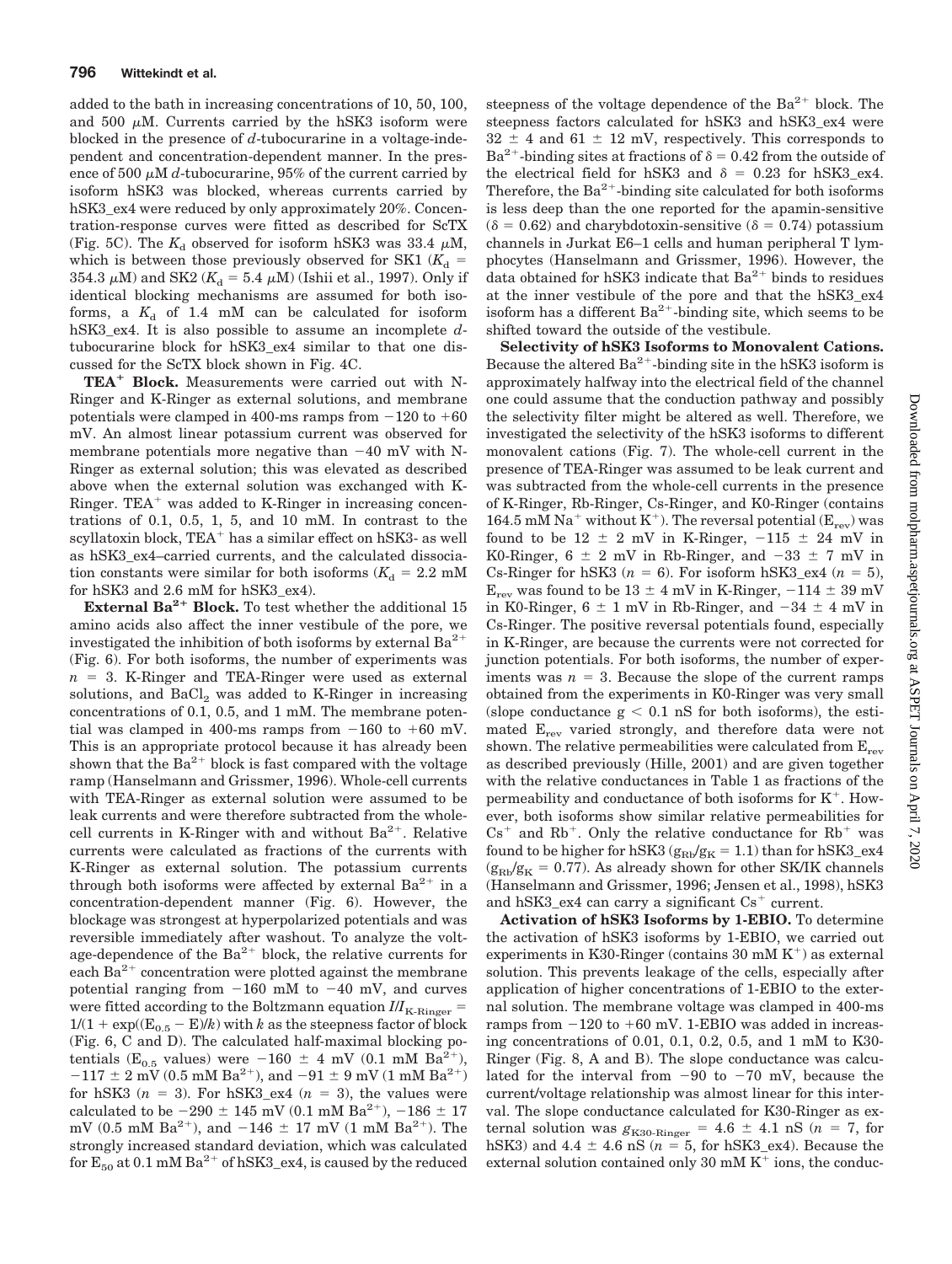$EC_{50}$ <sup>nH</sup>), with  $a_{max}$  as maximum relative conductance and  $n<sub>H</sub>$  as the Hill coefficient. Best fits for curves of both isoforms were achieved when the Hill coefficient was assumed to be  $n_{\rm H}$  = 1.8 and  $a_{\rm max}$  of 1.03 and 1.04 for hSK3 and hSK3\_ex4, respectively. However, 1-EBIO showed a similar effect on both isoforms. The half-maximal activation concentrations  $(EC_{50})$  were calculated to be 0.17 mM (for hSK3) and 0.19 mM (for hSK3\_ex4). 1-EBIO has already been shown to be an activator of SK/IK channels with an  $EC_{50}$  ranging from 74  $\mu$ M for SK4/IK1 (Jensen et al., 1998) to 650  $\mu$ M for SK1 and SK2 (Pedarzani et al., 2001). The determined  $EC_{50}$ values for both hSK3 isoforms fits the previously published one for SK3 channels with an  $EC_{50} = 100 \mu M$  (Grunnet et al., 2001b). Therefore, the sensitivity of hSK3 channels to

tance was smaller than that found for K-Ringer (containing 164.5 mM  $K^+$ ). After the application of 1 mM 1-EBIO, the slope conductance increased to  $25.1 \pm 17.0$  ( $n = 7$ , for SK3) and  $19.4 \pm 16.8$  nS ( $n = 5$ , for hSK3\_ex4). The concentrationresponse curves for both isoforms are shown in Fig. 8C. To estimate only the 1-EBIO–activated potassium current, the slope conductance found for K30-Ringer was subtracted from that observed after adding 1-EBIO to the external solution. The slope conductances were normalized for the slope conductance found for 1 mM 1-EBIO and plotted against the 1-EBIO concentration. Because it was not clear whether the activation of hSK3 isoforms reached their maximum in the presence of 1 mM 1-EBIO, the curves were fitted according to the equation  $g/g_{1\text{ mM 1-EBIO}} = a_{\text{max}} - a_{\text{max}}/(1 + (1-\text{EBIO})/2)$ 



Fig. 6. External Ba<sup>2+</sup> block of currents through hSK3 and hSK3 ex4. A and B, whole-cell currents for both isoforms. Currents were elicited by clamping the membrane potential in 400-ms ramps from 160 to 60 mV in TEA-Ringer (designated "TEA" on the left) and K-Ringer with and without Ba<sup>2+</sup> (concentrations are given at the left of each trace). C and D, the voltage-dependence of the Ba<sup>2+</sup> block for hSK3 and hSK3\_ex4, respectively. Currents measured in TEA-Ringer were assumed as leak currents and were therefore subtracted from currents measured in K-Ringer with and without  $Ba^{2+}$ . Relative currents were calculated as fractions of currents with K-Ringer as external solution. The mean relative currents were plotted as the mean of three experiments against the membrane potential for the interval from  $-160$  to  $-40$  mV. Smooth curves represents best fits of the Boltzmann equation  $II_{K\text{-Ringer}} = 1/(1 + \exp((E_{0.5} - E)/k)$ , with a steepness factor of  $k = 32$  mV for hSK3 (C) and  $k = 61$  mV for hSK3\_ex4 (D).  $E_{0.5}$  values calculated for both isoforms are given in the text.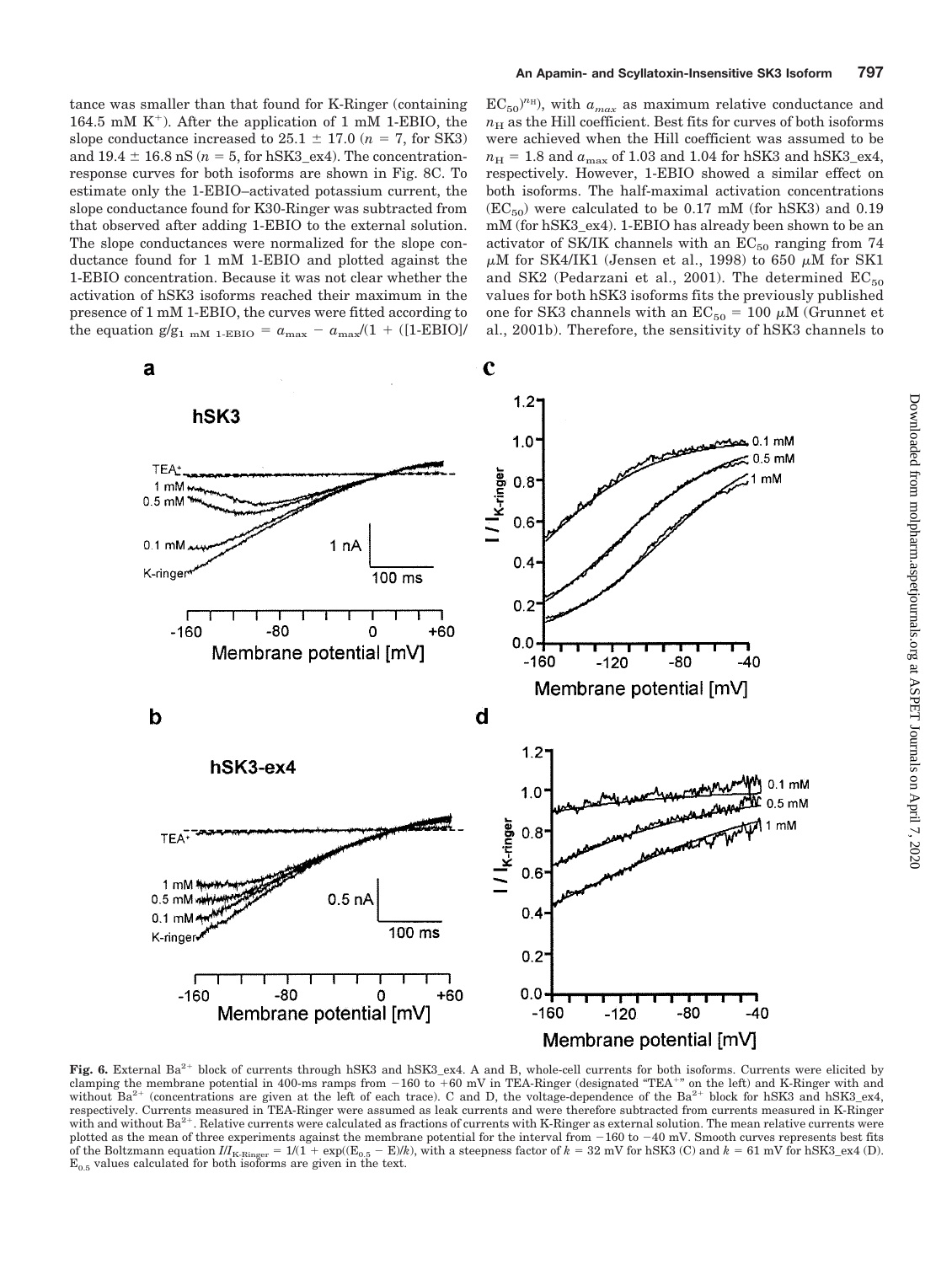1-EBIO is more similar to SK4/IK1 channels than to other SK channels.

**Activation of hSK3 and hSK3\_ex4 by Intracellular Ca2.** The experimental procedure allowed the measurement of whole-cell conductance and the internal  $Ca^{2+}$  concentration in parallel (Fig. 9). After subtracting the intensity of the autofluorescent light and calculating the ratio for F1 and F2 of the fura measurements as described above, the  $Ca^{2+}$  concentrations were calculated according to the equation  $[Ca^{2+}]$  $= 1.63 \times (R - 0.21)/(2.2 - R)$ . The initial internal Ca<sup>2+</sup> concentrations immediately after perfusion of the cell with the pipette solution varied between the cells and were found to be  $>1.6 \mu M$ . Within 5 to 10 min, the Ca<sup>2+</sup> concentration decreased and reached concentrations ranging between 0.3 and 0.12  $\mu$ M (Fig. 9, A and B). Saturated maximum wholecell conductances were observed for  $Ca^{2+}$  concentrations larger than 1.5  $\mu$ M and varied from 3.0 to 11 nS. The mini-



**Fig. 7.** Selectivity of hSK3 and hSK3\_ex4 to  $Cs<sup>+</sup>$  and  $Rb<sup>+</sup>$ . A and B, whole-cell currents, which were elicited by clamping the membrane potential in 400-ms ramps from  $-120$  to  $+60$  mV in TEA-Ringer, K-Ringer, Cs-Ringer, Rb-Ringer, and K0-Ringer solutions. Currents measured in TEA-Ringer were considered leak currents and therefore were subtracted from currents measured in other solutions. The whole-cell conductances were calculated from the slope of wholecell currents for the interval ranging from  $-90$  to  $-70$  mV after leak currents were subtracted. The reversal potentials  $(E_{rev})$  were also determined after leak currents were subtracted. Relative conductances and permeabilities were calculated as fractions of whole-cell conductances and permeabilities observed in K-Ringer as external solution. Values are given in Table 1.

mum conductance was achieved for  $Ca^{2+}$  concentrations lower than  $0.3 \mu M$ , it ranged between 2.5 and  $0.1 \text{ nS}$ , and it was not subtracted as background conductance. The wholecell conductance was plotted against  $Ca^{2+}$  concentrations for each experiment separately, and curves were fitted according to the equation  $g = g_{\text{max}} - a_1/(1 + ([Ca^{2+}]/EC_{50})^{n_{\text{H}}})$ , where  $g_{\text{max}}$  is the maximal conductance,  $EC_{50}$  is the half-maximal activating  $Ca^{2+}$  concentration, and  $n_H$  is the Hill coefficient (Fig. 9, E and F). Because the minimal conductance was not subtracted,  $a_1$  was assumed not to be equal to  $g_{\text{max}}$ . The  $EC_{50}$ and  $n<sub>H</sub>$  values were calculated for each isoform as mean values ( $n=3$ ) and were found to be 0.91  $\pm$  0.4  $\mu{\rm M}$  and 3.3  $\pm$ 0.5 for hSK3 and 0.78  $\pm$  0.2  $\mu$ M and 4.1  $\pm$  0.2 for hSK3\_ex4, respectively. The difference between the  $EC_{50}$  values was found to be not significant by applying a two-tailed Student's *t* test ( $p = 0.63$ ).

#### **Discussion**

Alternative splicing is a common feature of mammalian potassium channel transcripts. It leads to altered functional properties of potassium currents by generating different isoforms. Therefore, it plays a vital role in the fine-tuning of whole-cell currents and the adjustment of potassium currents to the requirements of a particular cell (Coetzee et al., 1999). Sixteen isoforms, all generated by alternative splicing, were recently described for the SK1 channel in mouse (Shmukler et al., 2001). A similar pattern of alternative splicing was also described for transcripts of the human SK1/KCNN1 gene (Zhang et al., 2001). Because the splicing in those cases predominantly affected the calmodulin binding site, it was believed that the activation of SK1 channels can be modulated by altering their ability to bind calmodulin. The hSK3 isoforms described here were generated by the alternative inclusion of the discovered new exon 4. They differ in their amino acid sequence by an insertion of 15 amino acids into the extracytosolic region between the fifth transmembrane helix and the P-loop region of SK3. We were intrigued that perhaps this novel isoform might refine our understanding of the pharmacological as well as physiological properties of the channel. To test whether the pore region of SK3 channels is affected by the 15 amino acid insertion, we tested different blockers that are known to bind at the outer vestibule, such as TEA<sup>+</sup> (Bretschneider et al., 1999), *d*-tubocurarine, apamin (Ishii et al., 1997), and ScTX (Shakkottai et al., 2001). The S5–P-loop–S6 regions of SK2 and SK3 channels differ only at the residues Val485 and His521, which correspond to Val47 and Val95 in the KcsA channel and Tyr415 and Val451 in the *Shaker* potassium channel. The corresponding residues for SK2 are Ala331 and Asn367. This amino acid variation could be the reason for the different sensitivities of SK2 and SK3 channels to ScTX and might be essential for ScTX binding. Mutant cycle studies indicated that Val485 and His521 are near each other (Shakkottai et

Selectivity of hSK3 and hSK3\_ex4 to Rb<sup>+</sup> and Cs<sup>+</sup>. The mean values of three experiments are provided. Errors are given as S.D.

|                           | $\Delta E = E_{rev} - E_{rev(K\text{-Ringer})}$ |                                     |                                    | $P/P_{K-Ringer}$                  |                                   | $g/g_{\text{K-Ringer}}$            |  |
|---------------------------|-------------------------------------------------|-------------------------------------|------------------------------------|-----------------------------------|-----------------------------------|------------------------------------|--|
|                           | $h$ SK3                                         | $h$ SK3 ex4                         | $h$ SK3                            | hSK3ex4                           | $h$ SK3                           | hSK3ex4                            |  |
| Rb-Ringer<br>$Cs$ -Ringer | $-6 \pm 1.2$ mV<br>$-45 \pm 6.0$ mV             | $-5 \pm 2.4$ mV<br>$-46 \pm 7.7$ mV | $0.79 \pm 0.04$<br>$0.17 \pm 0.04$ | $0.8 \pm 0.07$<br>$0.17 \pm 0.05$ | $1.1 \pm 0.15$<br>$0.55 \pm 0.29$ | $0.77 \pm 0.14$<br>$0.21 \pm 0.10$ |  |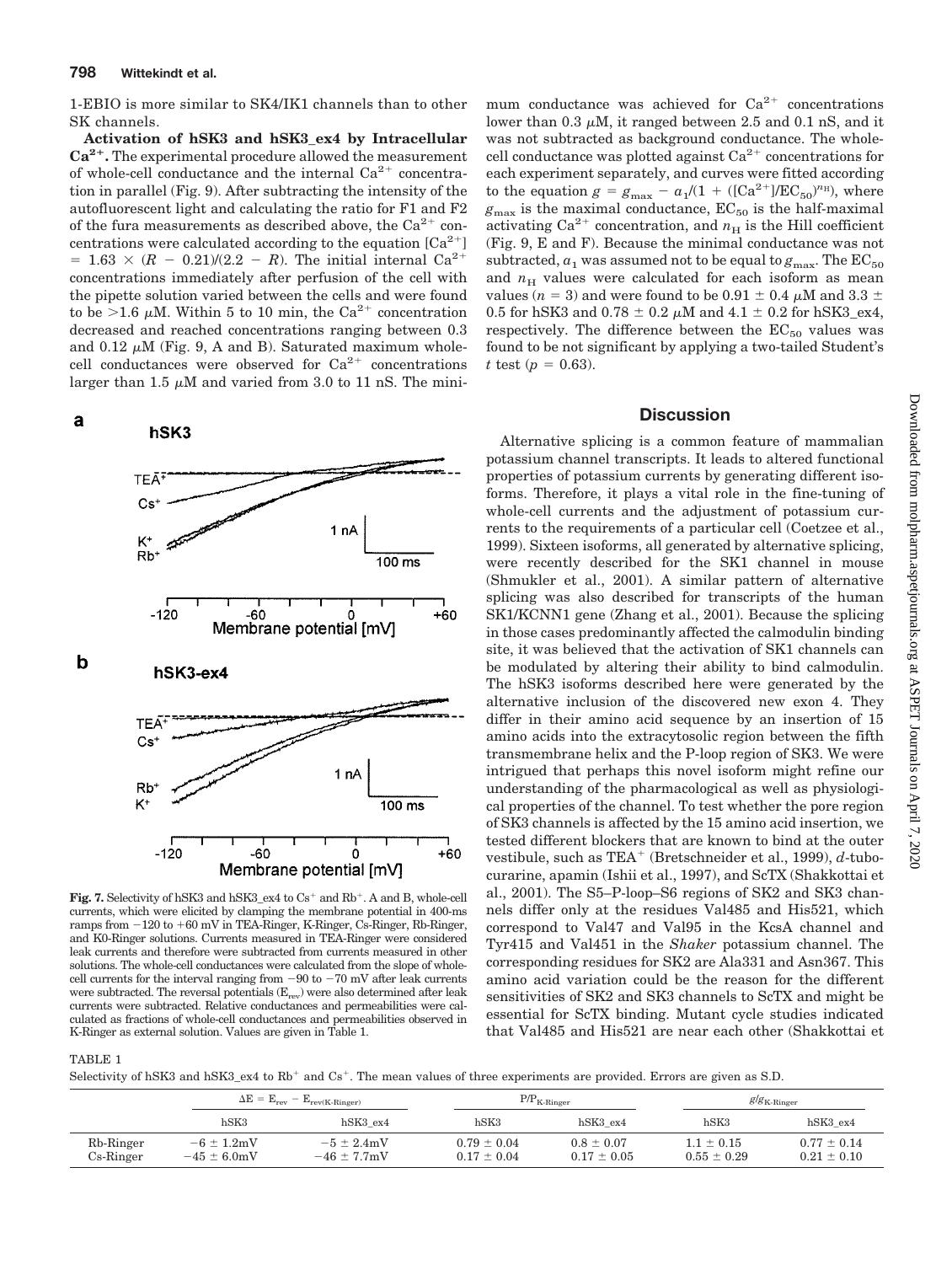al., 2001). The insertion of the additional amino acids in hSK3 ex4 occurs only three amino acids C-terminal from Val485, and it is possible that they separate Val485 and His521 from each other in hSK3\_ex4. Such a conformational alteration of the outer vestibule in hSK3\_ex4 might well explain the strongly reduced ScTX sensitivity of this isoform as well as its reduced sensitivity to *d*-tubocurarine and apamin. Interestingly, the  $TEA<sup>+</sup>$  block was identical for both isoforms. For Kv1.1 channels, it has been shown that the  $TEA<sup>+</sup>$  binding is close to the selectivity filter within the P-loop region (Yellen et al., 1991; Bretschneider et al., 1999). Because this region is not interrupted by the inserted amino





acids in hSK3\_ex4, the  $TEA<sup>+</sup>$  binding sites of hSK3\_ex4 would be assumed not to be affected by the insertion. Therefore, we conclude that the inner regions of the vestibule remain unaffected by the additional amino acids of hSK3\_ex4. This is also reflected by the similar permeabilities of both isoforms to  $Cs^+$  and Rb<sup>+</sup> ions. Surprisingly, the Ba<sup>2+</sup> block differs between hSK3 and hSK3\_ex4. The voltage-dependence of the  $Ba^{2+}$  block observed for hSK3 in this report as well as that observed for the  $Ba^{2+}$  block of other SK/IK channels (Hanselmann and Grissmer, 1996) indicates that the  $Ba^{2+}$  binding site lies roughly halfway through the electrical field of the plasma membrane. The fact that the steep-

> **Fig. 8.** Activation of currents through hSK3 and hSK3\_ex4 by 1-EBIO. A and B,<br>whole-cell currents of hSK3 and currents of hSK3 and hSK3\_ex4. Currents were elicited by 400-ms ramps from  $-120$  to  $+60$  mV in K30-Ringer with and without 1-EBIO (concentrations are given at the left of each trace). C, concentration-response curves of both isoforms for 1-EBIO. Whole-cell conductances were calculated from the slope of the ramp currents for the interval from  $-90$  to  $-70$  mV. The conductance found for currents in K30- Ringer were subtracted from conductances in K30-Ringer with 1-EBIO. Relative conductances were calculated as fractions of conductance in K30-Ringer with 1 mM 1-EBIO and were plotted against 1-EBIO concentrations. Curves were fitted according to  $g/g_{1 mM 1-EBO}$  =  $a_{\text{max}}$  –  $a_{\text{max}}/(1 + ((1 - \text{EBIO})/\text{EC}_{50})^{n_{\text{H}}}),$  $a_{\text{max}} - a_{\text{max}}/(1 + (11 - \text{EBIO})/\text{EC}_{50})^{\text{on}})$ ,<br>where  $a_{\text{max}}$  is the maximal relative conductance calculated to be 1.03 for hSK3 and 1.04 for hSK3\_ex4. The Hill coefficient was calculated to be  $n_{\rm H}$  = 1.8 for both isoforms. For hSK3, the  $EC_{50}$  was<br>calculated to be  $0.17$  mM and for hSK3\_ex4 to be 0.19 mM.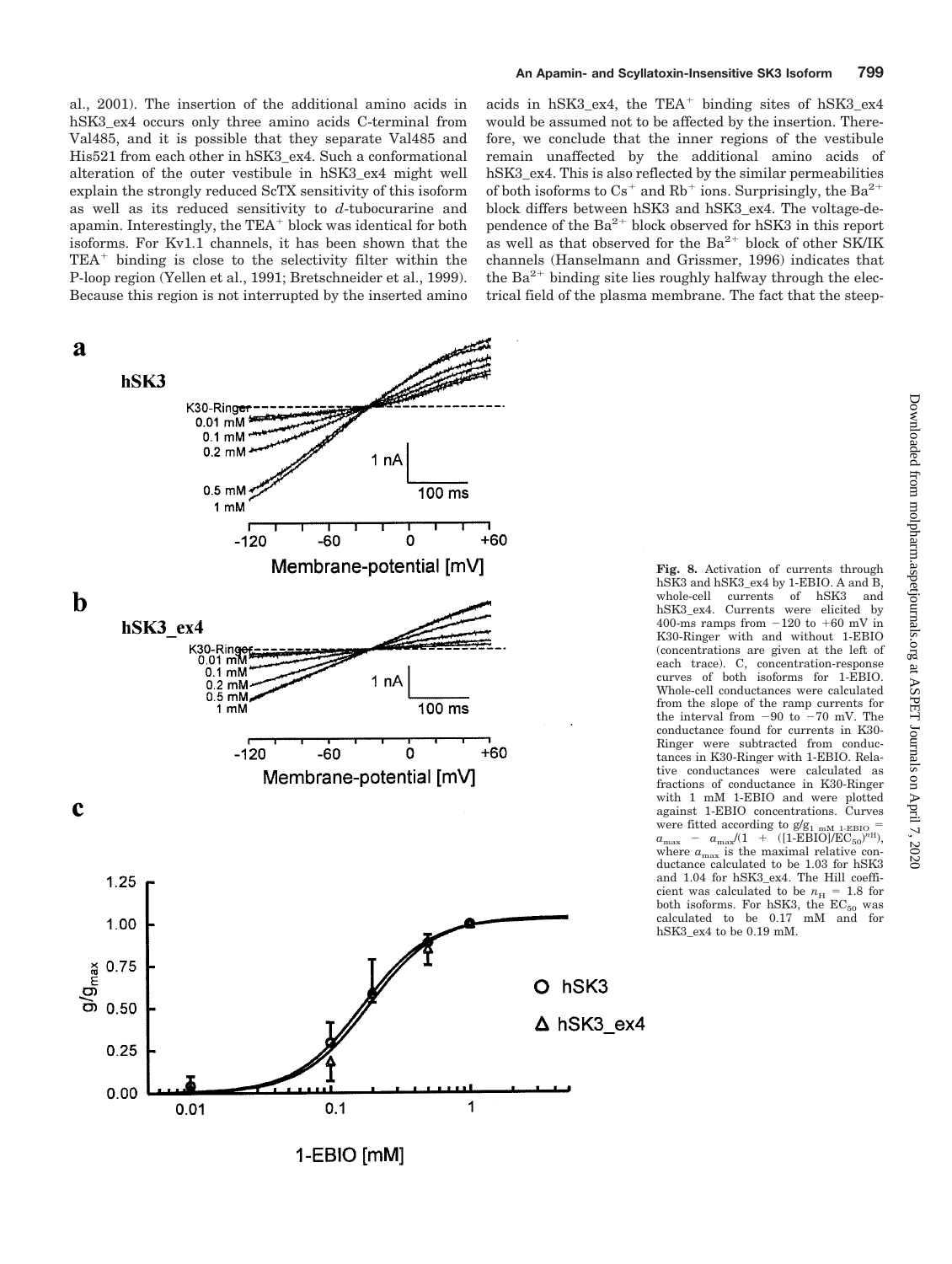ness of voltage dependence of the  $Ba^{2+}$  block is reduced for hSK3 ex4 indicates that the  $Ba^{2+}$  binding site is shifted toward the outside of the electrical field. It is still not clear whether the additional 15 amino acids in hSK3\_ex4 create a new  $Ba^{2+}$  binding site at a more exterior position of the vestibule or whether they change the properties of the electrical field at the outer vestibule of hSK3\_ex4.

The  $EC_{50}$  values for  $Ca^{2+}$  activation found for both isoforms showed no significant differences, indicating that the insertion of the 15 amino acids did not interfere with the activation of hSK3 channels by  $Ca^{2+}$ . Interestingly, the values found for hSK3 were higher than the ones described in previous reports, in which an  $EC_{50}$  ranging from 0.1 to 0.3  $\mu$ M was described previously (Köhler et al., 1996; Carignani et al., 2002). However, we were able to potentiate SK3 currents through both isoforms with 1-EBIO after whole-cell perfusion with 1  $\mu$ M free  $Ca<sup>2+</sup>$ . Because 1-EBIO activates SK currents only in the pres-



**Fig. 9.** Activation of hSK3 and hSK3 ex4 by internal  $Ca^{2+}$ . Membrane potentials were clamped from  $-120$  to  $+60$  mV in 1-s ramps. The internal  $Ca<sup>2+</sup>$  concentrations were measured in parallel using the fura-2 method. K-Ringer was used as external solution. Pipettes were filled with 2 to 4  $\mu$ l of tip solution containing 2  $\mu$ M free Ca<sup>2+</sup> and 1 mM EGTA, which was overlaid with pipette-solution containing 10 mM EGTA without any  $Ca^{2+}$ . Whole-cell conductances were calculated for the interval from  $-90$  to  $-70$  mV. Internal  $Ca<sup>2+</sup>$  concentration and whole-cell conductance are plotted against time (shown in A for hSK3 and in B for hSK3\_ex4). In both cases a continuous decrease of the internal  $Ca^{2+}$  concentration is paralleled by a decrease of whole-cell conductance. C and D, representative current ramps are given for both isoforms. For calculating the  $EC_{50}$  for  $Ca^{2+}$  of hSK3 and hSK3\_ex4, whole-cell conductances were plotted against the internal  $Ca^{2+}$  concentration for each experiment separately. Curves were fitted according to the equation  $g = g_{\text{max}} - a_1/(1 + ((Ca^{2+})/EC_{50})^{nH})$ , where  $g_{\text{max}}$  is the maximal conductance and  $n_{\rm H}$  is the Hill coefficient. Because the minimal conductance was not subtracted,  $a_1 \neq g_{\text{max}}$ . The Hill coefficient and the EC<sub>50</sub> were calculated for each isoform as means of three independent experiments and were found to be  $0.91 \pm 0.4 \mu$ M and  $3.3 \pm 0.5$  for hSK3 and  $0.78 \pm 0.2 \mu$ M and  $4.1 \pm 0.2$  for hSK3\_ex4, respectively.

ence of  $Ca^{2+}$  at concentrations lower than those necessary for maximal activation (Pedarzani et al., 2001), this indicates that the 1  $\mu$ M free Ca<sup>2+</sup> used in our experiments does not lead to a maximum activation of whole-cell SK3 currents. Therefore, this result is in line with the unexpectedly high  $EC_{50}$  values found for hSK3 and hSK3\_ex4.

SK channels underlie the AHP in excitable cells (Köhler et al., 1996, Stocker et al., 1999; Sah and Faber, 2002). The AHP in the rat CA1 hippocampal pyramidal neurons can be subdivided into scyllatoxin- and apamin-sensitive and -insensitive components (Stocker et al., 1999). The channels that underlie the scyllatoxin- and apamin-insensitive components of the AHP are also recognized to be insensitive to *d*-tubocurarine; however, their molecular nature remains unknown. Here, we describe an SK3 isoform that is insensitive to apamin, ScTX, and *d*-tubocurarine. If human excitable cells show a scyllatoxin- and apamin-sensitive component of the AHP, like CA1 pyramidal cells in rat, then the hSK3\_ex4 isoform might also generate a scyllatoxin- and apamin-insensitive component of the AHP similar to that observed in rat and guinea pigs. The molecular mechanism for the apaminand ScTX-insensitive AHP component in humans, rats, and guinea pigs, however, seems to be different, mainly for two reasons. First, in rat (Stocker et al., 1999) and in guinea pigs (Martinez-Pinna et al., 2000; Vogalis et al., 2002), the apamin-insensitive component of the AHP was shown to be also TEA-insensitive up to 10 mM. Second, a blast search did not reveal an orthologous exon 4 in rat. However, isoforms of SK channels, such like isoform hSK3\_ex4, may be good candidates for contributing to the molecular basis of the apamin-insensitive AHP component.

The TaqMan RT-PCR was used to quantify transcripts for both isoforms in different tissues. These experiments showed that both isoforms are coexpressed in most of the examined tissues, but that the hSK3\_ex4 transcript is expressed at much lower levels than hSK3 transcripts. The low amount of hSK3\_ex4 transcript would suggest a minor role for hSK3\_ex4 in vivo. However, the low expression level of hSK3\_ex4 transcripts might reflect the fact that hSK3 ex4 is only expressed at higher levels in particular cells of a heterogeneous cell population. Furthermore, the possibility of heteromultimerization with other SK channel subunits might increase the number of SK channels per cell with pharmacokinetic properties similar to those of the hSK3\_ex4 isoform.

The fact that hSK3\_ex4 exhibits different pharmacological properties compared with hSK3 adds additional molecular support for current views of the site of action of these drugs and raises the possibility that SK3 currents through each isoform might be selectively modulated by specific drugs. This aspect may have heightened importance in view of the fact that the isoform hSK3 has been demonstrated to be a target for antipsychotic drugs (Terstappen et al., 2001).

#### **Acknowledgments**

We are grateful to Drs. Martin Hug, Jens Leipziger, Heike Jäger, and Gerd Scherer for helpful discussion and to Professor Ulrich Wolf for support.

#### **References**

Bretschneider F, Wrisch A, Lehmann-Horn F, and Grissmer S (1999) External tetraethylammonium as a molecular caliper for sensing the shape of the outer vestibule of potassium channels. *Biophys J* **76:**2351–2360.

Carignani C, Roncarati R, Rimini R, and Terstappen GC (2002) Pharmacological and